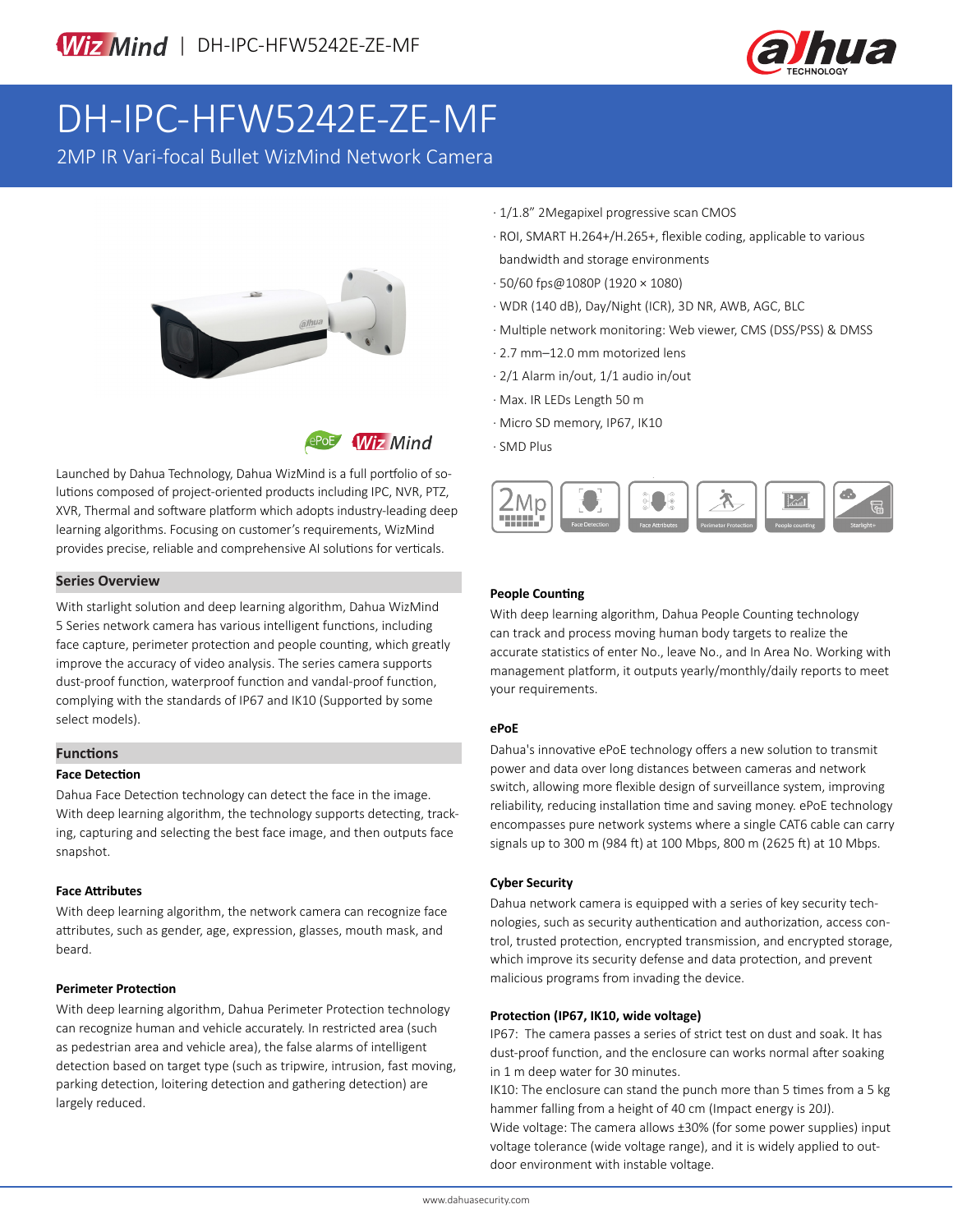# Wiz Mind | DH-IPC-HFW5242E-ZE-MF

# **Technical Specification**

#### Camera

| Image Sensor                 |       | 1/1.8" CMOS                                                                             |                    |                               |                               |
|------------------------------|-------|-----------------------------------------------------------------------------------------|--------------------|-------------------------------|-------------------------------|
| Max. Resolution              |       | 1920 (H) × 1080 (V)                                                                     |                    |                               |                               |
| <b>RAM</b>                   |       | $1$ GB                                                                                  |                    |                               |                               |
| <b>ROM</b>                   |       | 128 MB                                                                                  |                    |                               |                               |
| Scanning System              |       | Progressive                                                                             |                    |                               |                               |
| Electronic Shutter Speed     |       | Auto/Manual, 1/3 s-1/ 100,000 s                                                         |                    |                               |                               |
| S/N Ratio                    |       | > 56 dB                                                                                 |                    |                               |                               |
| Minimum Illumination         |       | 0.003 Lux@F1.8 (Color, 30IRE)<br>0.0003 Lux@F1.8 (B/W, 30IRE)<br>0 Lux (Illuminator on) |                    |                               |                               |
| <b>Illumination Distance</b> |       | 50 m (164 ft)                                                                           |                    |                               |                               |
| Illuminator On/Off Control   |       | Auto/Manual                                                                             |                    |                               |                               |
| <b>Illuminator Number</b>    |       | 4 (IR LED)                                                                              |                    |                               |                               |
| Lens                         |       |                                                                                         |                    |                               |                               |
| Lens Type                    |       | Motorized vari-focal                                                                    |                    |                               |                               |
| Mount Type                   |       | Board-in                                                                                |                    |                               |                               |
| Focal Length                 |       | 2.7 mm-12.0 mm                                                                          |                    |                               |                               |
| Max. Aperture                |       | F1.8                                                                                    |                    |                               |                               |
| Angle of View                |       | Horizontal: 114°-47°,<br>Vertical: 62°-26°                                              |                    |                               |                               |
| Aperture Type                |       | Auto                                                                                    |                    |                               |                               |
| Close Focus Distance         |       | $1.2 \text{ m}$ (3.94 ft)                                                               |                    |                               |                               |
| <b>DORI Distance</b>         | l ens | Detect                                                                                  | Observe            | Recognize                     | Identify                      |
|                              | W     | 41.0m<br>(134.5ft)                                                                      | 16.4m<br>(53.8 ft) | 8.2 <sub>m</sub><br>(26.9 ft) | 4.1 <sub>m</sub><br>(13.5ft)  |
|                              | T     | 93.4m<br>(306.4ft)                                                                      | 37.3m<br>(122.4ft) | 18.6m<br>(61.0 ft)            | 9.3 <sub>m</sub><br>(30.5 ft) |

# Pan/Tilt/Rotation

| Pan/Tilt/Rotation Range | Pan: 0°-360°; Tilt: 0°-90°; Rotation: 0°-360°                                                                                                                                                                                                                                                                                                                                                                                                                                                                                                        |
|-------------------------|------------------------------------------------------------------------------------------------------------------------------------------------------------------------------------------------------------------------------------------------------------------------------------------------------------------------------------------------------------------------------------------------------------------------------------------------------------------------------------------------------------------------------------------------------|
| Artificial Intelligence |                                                                                                                                                                                                                                                                                                                                                                                                                                                                                                                                                      |
| <b>Face Detection</b>   | Face detection; track; snapshot; snapshot<br>optimization; optimal face snapshot upload; face<br>enhancement; face exposure; face attribute<br>extraction including 6 attributes (gender, age,<br>glasses, expressions, mask and beard) and 8<br>expressions (anger, calm, happiness, sadness,<br>disgust, surprise, confusion and fear); mask;<br>beard; face snapshot set as face or one-inch<br>photo; 3 snapshot strategies (real-time snapshot,<br>optimization snapshot and quality priority); face<br>angle filter; optimization time setting |
| Perimeter Protection    | Tripwire; intrusion; fast moving (the three functions<br>support the classification and accurate detection<br>of vehicle and human); loitering detection; people<br>gathering; parking detection                                                                                                                                                                                                                                                                                                                                                     |

| People Counting                         | Support the counting of enter number, leave<br>number, and pass number, and displaying and<br>outputting yearly/monthly/daily reports.<br>Support the counting of number in area, and 4 rules<br>configuration. Count number of people or stay time<br>and link alarm.<br>Support queue management, and 4 rules<br>configuration. Count number of people or stay time<br>and link alarm |
|-----------------------------------------|-----------------------------------------------------------------------------------------------------------------------------------------------------------------------------------------------------------------------------------------------------------------------------------------------------------------------------------------------------------------------------------------|
| General Intelligence                    |                                                                                                                                                                                                                                                                                                                                                                                         |
| Event Trigger                           | Motion detection, Video tampering, Scene<br>changing, Network disconnection, IP address<br>conflict, Illegal Access, Storage anomaly                                                                                                                                                                                                                                                    |
| <b>IVS</b>                              | Abandoned object; missing object                                                                                                                                                                                                                                                                                                                                                        |
| Heat Map                                | Yes                                                                                                                                                                                                                                                                                                                                                                                     |
| Video                                   |                                                                                                                                                                                                                                                                                                                                                                                         |
| Compression                             | H.265, H.264, H.264B, H.264H,<br>MJPEG (only supported by the sub stream)                                                                                                                                                                                                                                                                                                               |
| Smart Codec                             | Smart H.265+/ Smart H.264+                                                                                                                                                                                                                                                                                                                                                              |
| <b>Streaming Capability</b>             | 3 Streams                                                                                                                                                                                                                                                                                                                                                                               |
| Resolution                              | 1080P (1920 × 1080)/1.3M (1280 × 960)/720P (1280<br>× 720)/D1 (704 × 576/704 × 480)/VGA (640 × 480)/<br>CIF (352 $\times$ 288/352 $\times$ 240)                                                                                                                                                                                                                                         |
| Frame Rate                              | Main Stream: 1920 × 1080 (1 fps-50/60 fps)<br>Sub Stream: D1 (1 fps-25/30 fps)<br>D1 (1 fps-50/60 fps)<br>Third Stream: 1080P (1 fps-25/30 fps)<br>*The values above are the max. frame rates of each<br>stream; for multiple streams, the values will be<br>subjected to the total encoding capacity.                                                                                  |
| <b>Bit Rate Control</b>                 | CBR/VBR                                                                                                                                                                                                                                                                                                                                                                                 |
| <b>Bit Rate</b>                         | H.264: 32 Kbps-8192 Kbps<br>H.265: 19 Kbps-8192 Kbps                                                                                                                                                                                                                                                                                                                                    |
| Day/Night                               | Auto(ICR)/Color/B/W                                                                                                                                                                                                                                                                                                                                                                     |
| <b>BLC Mode</b>                         | BLC/HLC/WDR (140 dB)                                                                                                                                                                                                                                                                                                                                                                    |
| White Balance                           | Auto/Natural/Street Lamp/Outdoor/Manual                                                                                                                                                                                                                                                                                                                                                 |
| Gain Control                            | Auto/Manual                                                                                                                                                                                                                                                                                                                                                                             |
| Noise Reduction                         | 3D <sub>NR</sub>                                                                                                                                                                                                                                                                                                                                                                        |
| <b>Motion Detection</b>                 | Off/On (4 areas, rectangular)                                                                                                                                                                                                                                                                                                                                                           |
| Region of Interest                      | Off/On (4 areas)                                                                                                                                                                                                                                                                                                                                                                        |
| Electronic Image Stabilization<br>(EIS) | Yes                                                                                                                                                                                                                                                                                                                                                                                     |
| Smart Illumination                      | Yes                                                                                                                                                                                                                                                                                                                                                                                     |
| Defog                                   | Yes                                                                                                                                                                                                                                                                                                                                                                                     |
| Flip                                    | 0°/90°/180°/270°                                                                                                                                                                                                                                                                                                                                                                        |
| Mirror                                  | Off/On                                                                                                                                                                                                                                                                                                                                                                                  |
| Privacy Masking                         | Off/On (4 areas, rectangular)                                                                                                                                                                                                                                                                                                                                                           |
| Audio                                   |                                                                                                                                                                                                                                                                                                                                                                                         |
| Audio Compression                       | PCM; G.711a; G.711Mu; G.726; G.723                                                                                                                                                                                                                                                                                                                                                      |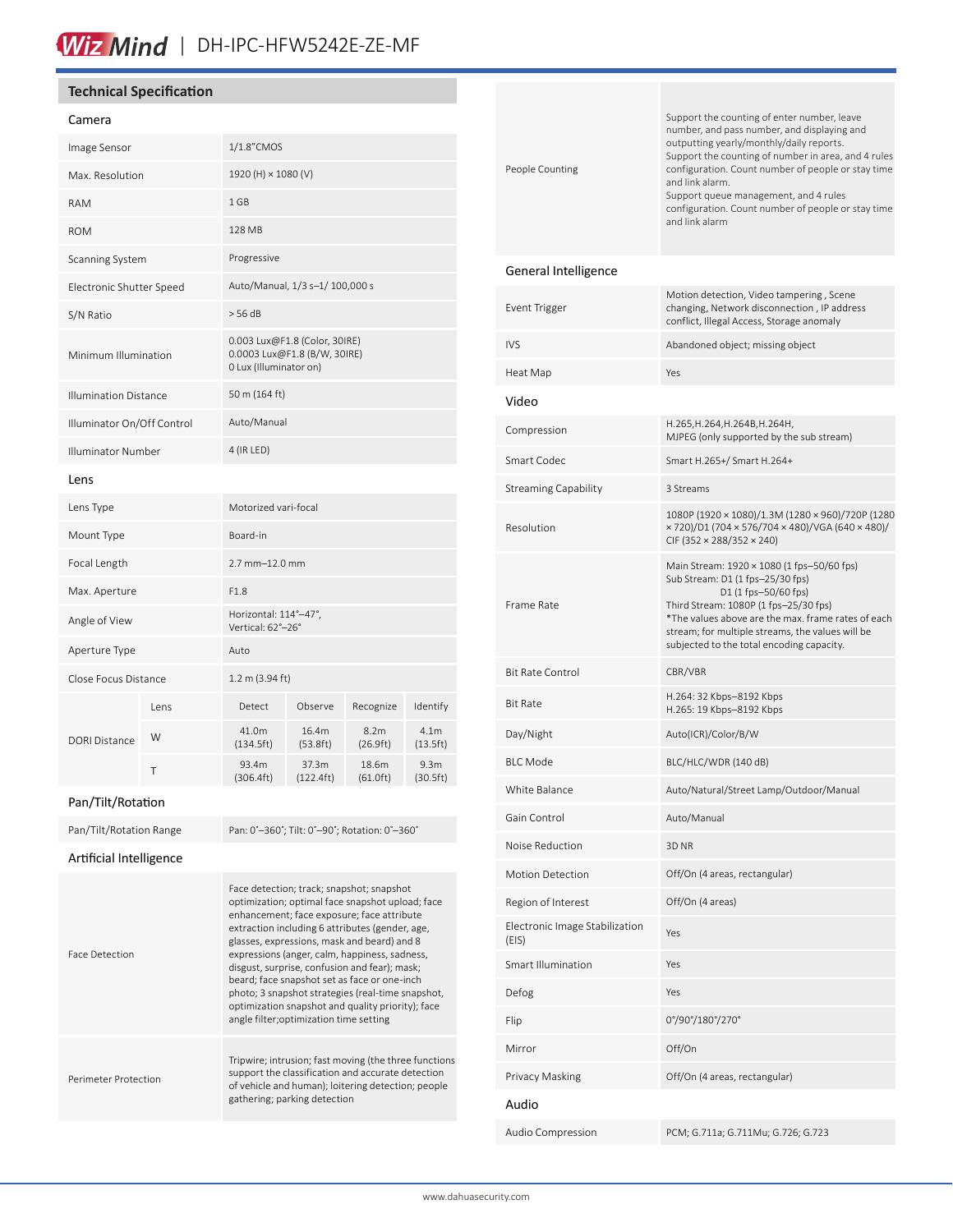# Wiz Mind | DH-IPC-HFW5242E-ZE-MF

| Alarm Event                 | No SD card;SD card full;SD card error;network<br>disconnection; IP conflict; illegal access; motion<br>detection; video tampering; Defocus<br>Detection; scene changing; intrusion; tripwire; aban<br>doned object; missing object; fast moving; parking<br>detection; loitering detection; people<br>gathering; audio detection; people counting; face<br>detection; voltage detection; People counting<br>in area; Stay alarm; People No. exception<br>detection; Queue Management |  |  |
|-----------------------------|--------------------------------------------------------------------------------------------------------------------------------------------------------------------------------------------------------------------------------------------------------------------------------------------------------------------------------------------------------------------------------------------------------------------------------------------------------------------------------------|--|--|
| Network                     |                                                                                                                                                                                                                                                                                                                                                                                                                                                                                      |  |  |
| Network                     | RJ-45 (10/100 Base-T)                                                                                                                                                                                                                                                                                                                                                                                                                                                                |  |  |
| SDK and API                 | Yes                                                                                                                                                                                                                                                                                                                                                                                                                                                                                  |  |  |
| <b>Cyber Security</b>       | Video encryption; firmware encryption;<br>configuration encryption; Digest; WSSE;<br>account lockout; security logs; IP/MAC filtering;<br>generation and importing of X.509 certification;<br>syslog; HTTPS; 802.1x; trusted boot; trusted<br>execution; trusted upgrade                                                                                                                                                                                                             |  |  |
| Protocol                    | IPv4; IPv6; HTTP; TCP; UDP; ARP; RTP; RTSP; RTCP;<br>RTMP; SMTP; FTP; SFTP; DHCP; DNS; DDNS; QoS;<br>UPnP; NTP; Multicast; ICMP; IGMP;NFS; PPPoE;<br><b>SNMP</b>                                                                                                                                                                                                                                                                                                                     |  |  |
| Interoperability            | ONVIF (Profile S/Profile G/Profile T), CGI, Milestone,<br>Genetec, P2P                                                                                                                                                                                                                                                                                                                                                                                                               |  |  |
| User/Host                   | 20 Users                                                                                                                                                                                                                                                                                                                                                                                                                                                                             |  |  |
| Storage                     | NAS; FTP; SFTP<br>Micro SD card (support max. 256 G)                                                                                                                                                                                                                                                                                                                                                                                                                                 |  |  |
| Browser                     | IE (versions newer than IE8), Chrome,<br>Firefox, Safari (versions newer than Safari 12)                                                                                                                                                                                                                                                                                                                                                                                             |  |  |
| Management Software         | Smart PSS, DSS, DMSS                                                                                                                                                                                                                                                                                                                                                                                                                                                                 |  |  |
| Mobile Phone                | iOS, Android                                                                                                                                                                                                                                                                                                                                                                                                                                                                         |  |  |
| Certifications              |                                                                                                                                                                                                                                                                                                                                                                                                                                                                                      |  |  |
|                             |                                                                                                                                                                                                                                                                                                                                                                                                                                                                                      |  |  |
| Certifications              | CE-LVD: EN62368-1<br>CE-EMC: Electromagnetic Compatibility Directive<br>2014/30/EU<br>FCC: 47 CFR FCC Part 15, Subpart B<br>UL/CUL: UL60950-1 CAN/CSA C22.2 No.60950-1-07                                                                                                                                                                                                                                                                                                            |  |  |
| Interface                   |                                                                                                                                                                                                                                                                                                                                                                                                                                                                                      |  |  |
| Audio Interface             | 1/1 channel In/Out                                                                                                                                                                                                                                                                                                                                                                                                                                                                   |  |  |
| Alarm                       | 2 channel In: 5mA 5V DC<br>1 channel Out: 300mA 12V DC                                                                                                                                                                                                                                                                                                                                                                                                                               |  |  |
| Electrical                  |                                                                                                                                                                                                                                                                                                                                                                                                                                                                                      |  |  |
| Power Supply                | DC 12V (±30%)/PoE (802.3af)/ePoE                                                                                                                                                                                                                                                                                                                                                                                                                                                     |  |  |
| Power Consumption           | Basic power consumption: 3W (12V DC); 3.7W (PoE)<br>Max. power consumption (max. stream + intelligent<br>function + IR LED + focus): 9.9W (12V DC); 10.9W<br>(PoE)                                                                                                                                                                                                                                                                                                                   |  |  |
| Environmental               |                                                                                                                                                                                                                                                                                                                                                                                                                                                                                      |  |  |
| <b>Operating Conditions</b> | –30° C to +60° C (–22° F to +140° F)/Less than 95%<br>RH                                                                                                                                                                                                                                                                                                                                                                                                                             |  |  |
| Storage conditions          | -40° C to +60° C (-40° F to +140° F)                                                                                                                                                                                                                                                                                                                                                                                                                                                 |  |  |
| <b>Protection Grade</b>     | IP67, IK10                                                                                                                                                                                                                                                                                                                                                                                                                                                                           |  |  |
| Construction                |                                                                                                                                                                                                                                                                                                                                                                                                                                                                                      |  |  |

| Dimensions   | 273.2 mm x 95.0 mm x 95.0 mm<br>$(10.76'' \times 3.74'' \times 3.74'')$ |
|--------------|-------------------------------------------------------------------------|
| Net Weight   | $1.11$ kg $(2.44$ lb)                                                   |
| Gross Weight | $1.51 \text{ kg}$ (3.33 lb)                                             |

| <b>Ordering Information</b> |                                       |                                                               |  |  |
|-----------------------------|---------------------------------------|---------------------------------------------------------------|--|--|
| Type                        | Part Number                           | Description                                                   |  |  |
| 2MP camera                  | DH-IPC-<br><b>HFW5242FP-</b><br>7F-MF | 2MP IR Vari-focal Bullet WizMind Network<br>Camera, WDR, PAL  |  |  |
|                             | DH-IPC-<br><b>HFW5242FN-</b><br>7F-MF | 2MP IR Vari-focal Bullet WizMind Network<br>Camera, WDR, NTSC |  |  |
|                             | IPC-HFW5242FP-<br>7F-MF               | 2MP IR Vari-focal Bullet WizMind Network<br>Camera, WDR, PAL  |  |  |
|                             | IPC-HFW5242FN-<br>7F-MF               | 2MP IR Vari-focal Bullet WizMind Network<br>Camera, WDR, NTSC |  |  |
| Accessories<br>(optional)   | <b>PFA152-F</b>                       | Pole mount                                                    |  |  |

# **Accessories**

### **Optional:**





PFA152-E Pole Mount

LR1002 ePoE Over Coax Converter